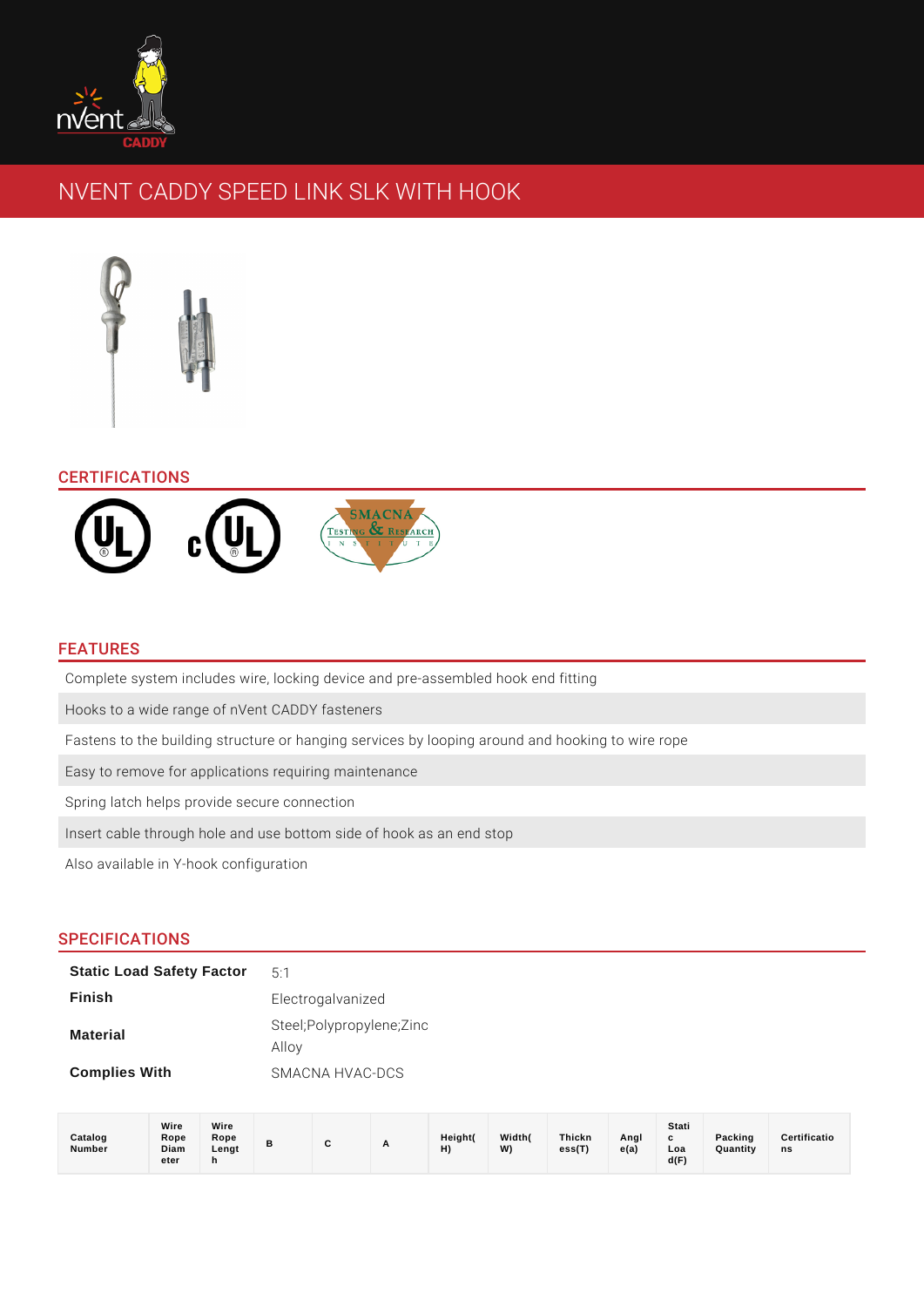| <b>SLK15L1</b>     | 1.5<br>m m            | 3.3'  | 0.710"0.180"1.890"2.150"3/4"                                        |  | $1/2$ " | 90°<br>M a x        |                       | 44 lb 1.0000 | SMACNA,<br>cUL, UL                     |
|--------------------|-----------------------|-------|---------------------------------------------------------------------|--|---------|---------------------|-----------------------|--------------|----------------------------------------|
| SLK15L10           | 1.5<br>m m            | 32.8' | 0.710"0.180"1.890"2.150"3/4"                                        |  | $1/2$ " | $90°$<br>M a x      |                       | 44 lb 1.0000 | cUL, UL,<br>SMACNA                     |
| <b>SLK15L2</b>     | 1.5<br>m m            | 6.6'  | 0.710"0.180"1.890"2.150"3/4"                                        |  | $1/2$ " | 90°<br>M a x        |                       | 44 lb 1.0000 | cUL, UL,<br>SMACNA                     |
| SLK15L2R           | $^{1.5}$<br>m m       | 6.6'  | 0.710"0.180"1.890"2.150"3/4"                                        |  | $1/2$ " | 90°<br>M a x        |                       |              | UL,<br>44   b 2.0000 SMACNA,<br>c U L  |
| <b>SLK15L3</b>     | 1.5<br>m m            | 9.9'  | 0.710"0.180"1.890"2.150"3/4"                                        |  | $1/2$ " | 90°<br>M a x        |                       | 44 lb 1.0000 | cUL, UL,<br>SMACNA                     |
| $SLK15L3R2^{1.5}$  | m m                   | 9.9'  | 0.710"0.180"1.890"2.150"3/4"                                        |  | $1/2$ " | 90°<br>M a x        |                       | 44 lb 2.0000 | cUL, UL,<br>SMACNA                     |
| <b>SLK15L5</b>     | 1.5<br>m <sub>m</sub> | 16.4' | 0.710"0.180"1.890"2.150"3/4"                                        |  | $1/2$ " | 90°<br>M a x        |                       | 44 1b 1.0000 | SMACNA,<br>cUL, UL                     |
| $SLK15L5R2^{1.5}$  | m m                   | 16.4' | 0.710"0.180"1.890"2.150"3/4"                                        |  | $1/2$ " | 90°<br>M a x        |                       | 44 lb 2.0000 | UL, cUL,<br>SMACNA                     |
| SLK2L1             | $\overline{2}$<br>m m | 3.3'  | 0.870"0.220"2.240"2.150"3/4"                                        |  | $1/2$ " | 90°<br>Max          | 100<br>$\mathsf{I}$   |              | cUL,<br>1.0000 SMACNA,<br>U L          |
| <b>SLK2L10</b>     | $\overline{2}$<br>m m | 32.8  | 0.870"0.220"2.240"2.150"3/4"                                        |  | $1/2$ " | 90°<br>Max          | 100<br>$\mathsf{I}$   | 1.0000       | $UL$ , $cUL$ ,<br>SMACNA               |
| SLK2L2             | $\overline{2}$<br>m m | 6.6'  | $0.870$ " $0.220$ " 2.240 " 2.150 " 3/4 "                           |  | $1/2$ " | $90°$<br>M a x      | 100<br>1 <sub>b</sub> | 1.0000       | SMACNA,<br>cUL, UL                     |
| SLK2L2R2           | $\overline{2}$<br>m m | 6.6'  | 0.870"0.220"2.240"2.150"3/4"                                        |  | $1/2$ " | 90°<br>M a x        | 100<br>$\mathsf{I}$ b | 2.0000       | SMACNA,<br>CUL, UL                     |
| SLK2L3             | $\overline{2}$<br>m m | 9.9'  | 0.870"0.220"2.240"2.150"3/4"                                        |  | $1/2$ " | 90°<br>Max          | 100<br>$\mathsf{I}$   |              | $c \cup L$ ,<br>$1.0000$ SMACNA,<br>UL |
| $S L K 2 L 3 R 22$ | m m                   |       | 9.9' 0.870 "0.220 "2.240 "2.150 "3/4" 1/2"                          |  |         | 90°<br>$Max$ $1b$   | 100                   |              | UL,<br>$2.0000$ SMACNA,<br>c U L       |
| SLK2L5             | 2<br>m m              |       | $16.4$   $0.870$ " $0.220$ " $2.240$ " $2.150$ " $3/4$ "            |  | $1/2$ " | 90°<br>Max          | 100<br>l b            |              | $c \cup L$ ,<br>$1.0000$ SMACNA,<br>UL |
| SLK2L7             | 2<br>m m              | 22.9' | 0.870"0.220"2.240"2.150"3/4"                                        |  | $1/2$ " | 90°<br>Max          | 100<br>l b            |              | cUL,<br>$1.0000$ SMACNA,<br>UL         |
| SLK3L1             | 3<br>m m              | 3.3'  | $0.910$ $"$ $0.240$ $"$ $2.270$ $"$ $2.1/2$ $"$ $0.900$ $"$ $0.600$ |  |         | 90°<br>M a x        | 200<br>l b            |              | 1.0000 SMACNA                          |
| SLK3L10            | 3<br>m m              | 32.8  | 0.910"0.240"2.270"2 1/2"0.900"0.600                                 |  |         | 90°<br>Max          | 200<br>l b            |              | 1.0000 SMACNA                          |
| SLK3L2             | 3<br>m m              | 6.6'  | 0.910"0.240"2.270"2 1/2" 0.900"0.600"                               |  |         | $90°$<br>M a x      | 200<br>l b            |              | 1.0000 SMACNA                          |
| SLK3L3             | 3<br>m m              | 9.9'  | $0.910$ " $0.240$ " $2.270$ " $2.1/2$ " $0.900$ " $0.600$           |  |         | $90°$<br>Max        | 200<br>l b            |              | 1.0000 SMACNA                          |
| SLK3L3R2           | 3<br>m m              | 9.9'  | 0.910"0.240"2.270"2 1/2"0.900"0.600"                                |  |         | $90°$<br>M a x      | 200<br>l b            |              | 2.0000 SMACNA                          |
| SLK3L5             | 3<br>m m              | 16.4' | 0.910"0.240"2.270"2 1/2" 0.900" 0.600                               |  |         | $90^{\circ}$<br>Max | 200<br>l b            |              | 1.0000 SMACNA                          |